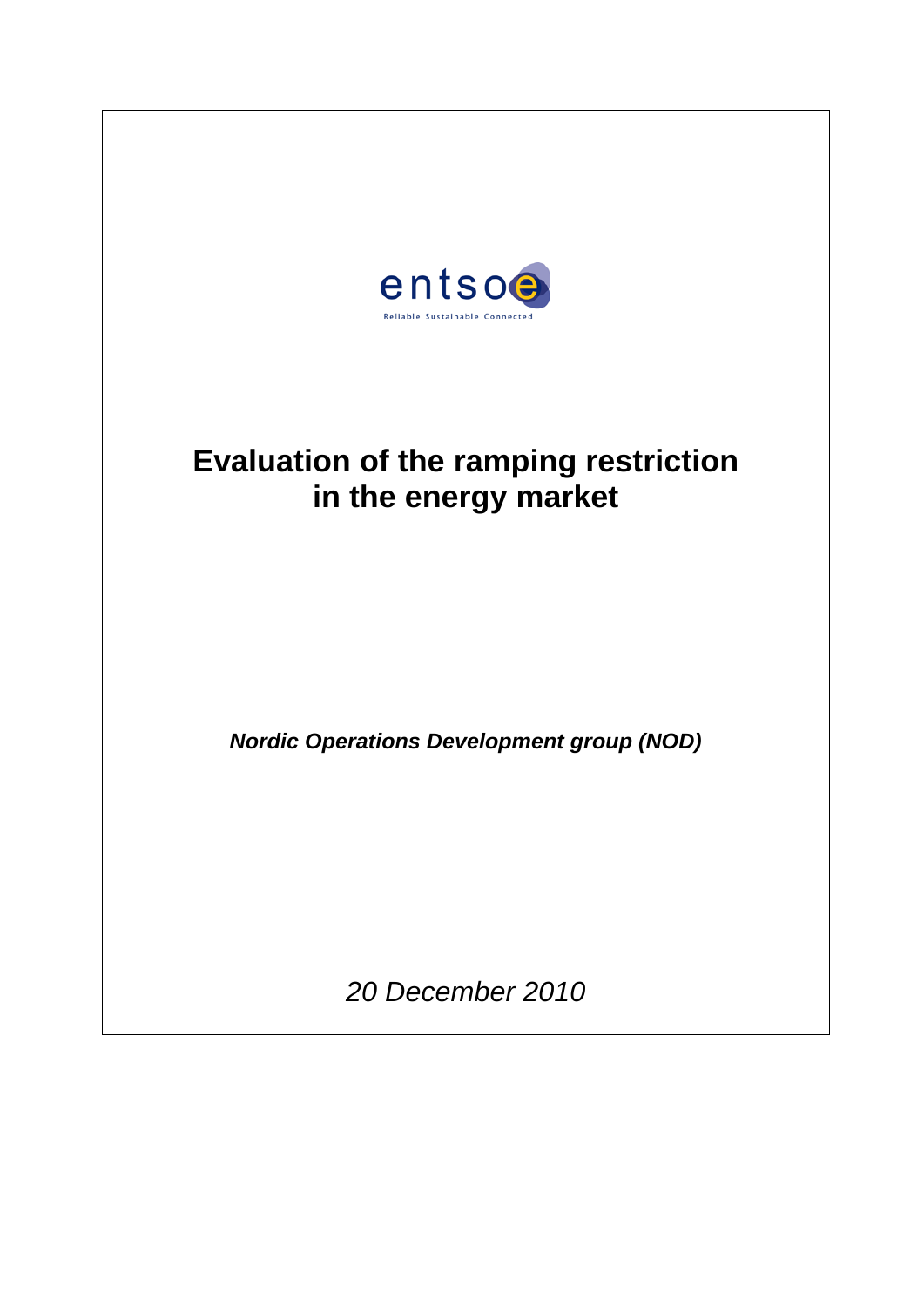

|  | Table of contents: |
|--|--------------------|
|--|--------------------|

| 2<br>3<br>4<br>4.1<br>4.2                                                            |  |
|--------------------------------------------------------------------------------------|--|
|                                                                                      |  |
|                                                                                      |  |
|                                                                                      |  |
|                                                                                      |  |
| 5                                                                                    |  |
| 5.1                                                                                  |  |
| 5.2                                                                                  |  |
| 5.3<br>5.4                                                                           |  |
| 6                                                                                    |  |
| 6.1                                                                                  |  |
| 6.2<br>6.3                                                                           |  |
| $\overline{7}$                                                                       |  |
| 7.1                                                                                  |  |
| 7.2                                                                                  |  |
| 8                                                                                    |  |
| New rules with longer time frames for changes of exchange and productions  14<br>8.1 |  |
| 8.2                                                                                  |  |
| 8.3                                                                                  |  |
| Possible development for the ramping restriction in the energy market15<br>9         |  |
| 10                                                                                   |  |
| 11                                                                                   |  |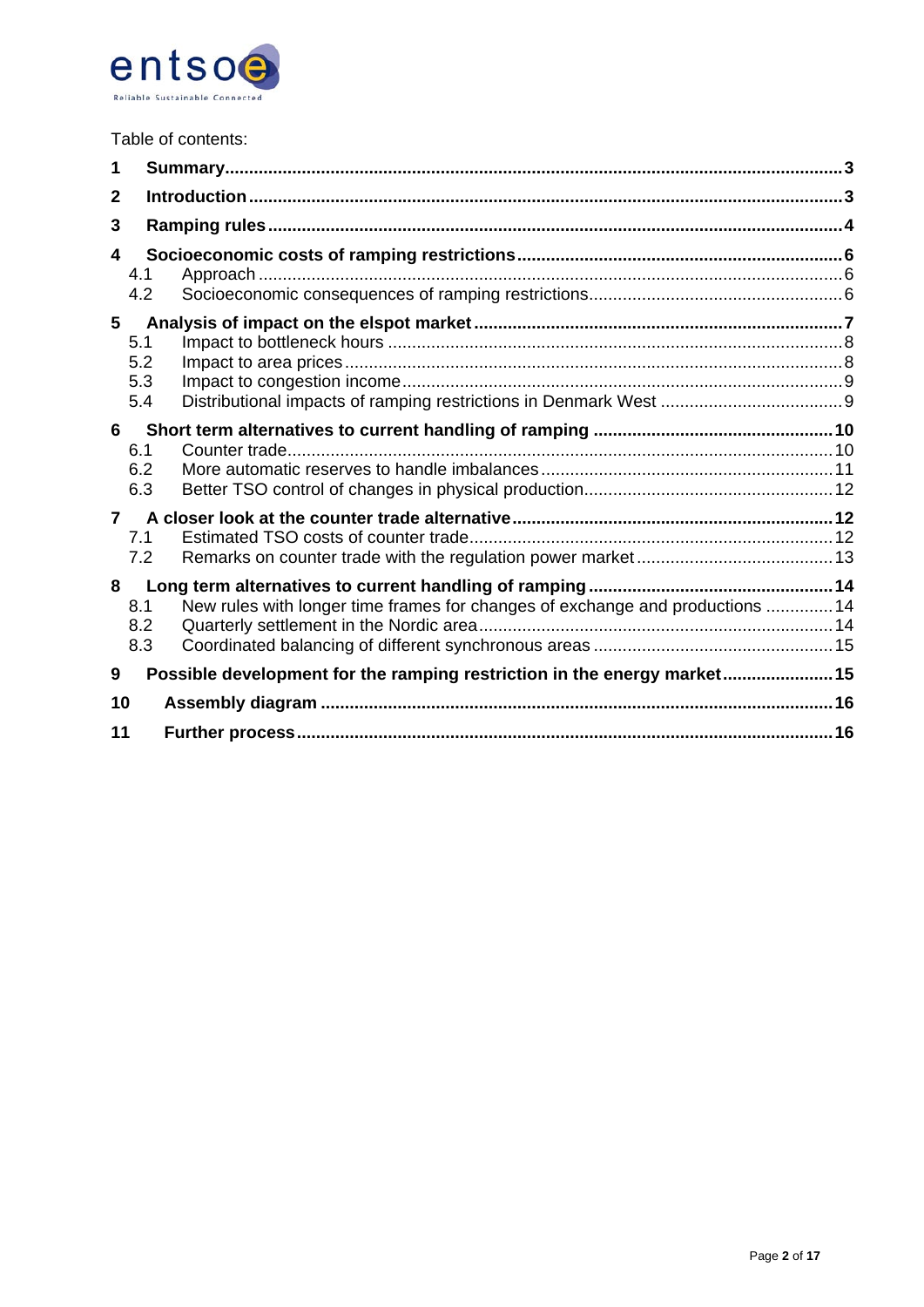

## <span id="page-2-0"></span>**1 Summary**

The Nordic TSOs have agreed on some actions which they consider necessary to maintain an acceptable frequency quality and system security. One of these actions is the so called ramping restrictions for how quickly exchange over HVDC-connections can vary, and the incorporation of these restrictions in the day-ahead spot market.

This report concludes that a restriction in the energy market is the best tool which is available today for handling of ramping on HVDC-connections. This may change in the future. Evaluated alternatives to the current solution are:

- **Counter trade.** This report shows that counter trade does not theoretically lead to higher socio-economic gain compared to ramping restrictions. Furthermore, the integration of markets after the spot market and the TSO arrangements between the continental and Nordic side of the HVDC connections are not sufficiently developed to guarantee that counter trade can be performed.
- **More automatic reserves.** The solution is available and will make it possible to reduce the current restriction, but the costs for this seems to be much higher than the current "market costs" associated with the restriction in the energy market. However, in contrast to counter trade, additional automatic reserves may improve system flexibility and generation efficiency.
- **Better TSO control of changes in physical production.** Implementation of new rules, procedures and systems like quarterly (i.e. 15 minute) production plans and development of control systems, will make it possible to reduce the restrictions in the future but those actions are currently not considered to be sufficient to handle ramping without additional "help" from one of the other alternatives.

The method for restriction in the energy spot market could be made more optimal. An optimisation procedure could be introduced in the spot algorithms to improve the socioeconomic efficiency. This possibility should be evaluated further.

There are also some long term possibilities which will be elaborated further like new or changed ramping rules on production and exchange, better coordination between synchronous systems and quarterly (15 minute) settlement.

#### <span id="page-2-1"></span>**2 Introduction**

Changes in trade have increased over the last years due to tighter market integration and more connections between the countries. As a consequence, the balancing control has become increasingly difficult. Frequent large changes in production and flow in fully loaded corridors in the grid make it more difficult to control the frequency. The security of the power system is threatened in the synchronous Nordic system. Local voltage problems also occur frequently.

As a consequence the Nordic transmission system operators (TSOs) in 2007 decided to harmonize the so-called ramping rules for commercial trade between the Nordic and the Continental European synchronous systems. The objective was to limit the planned changes in load flow between the Nordic synchronous system and continental Europe to what could be handled with current infrastructure and arrangements for system operation. A ramping restriction in planned flow of a maximum 600 MW difference from one hour to the next is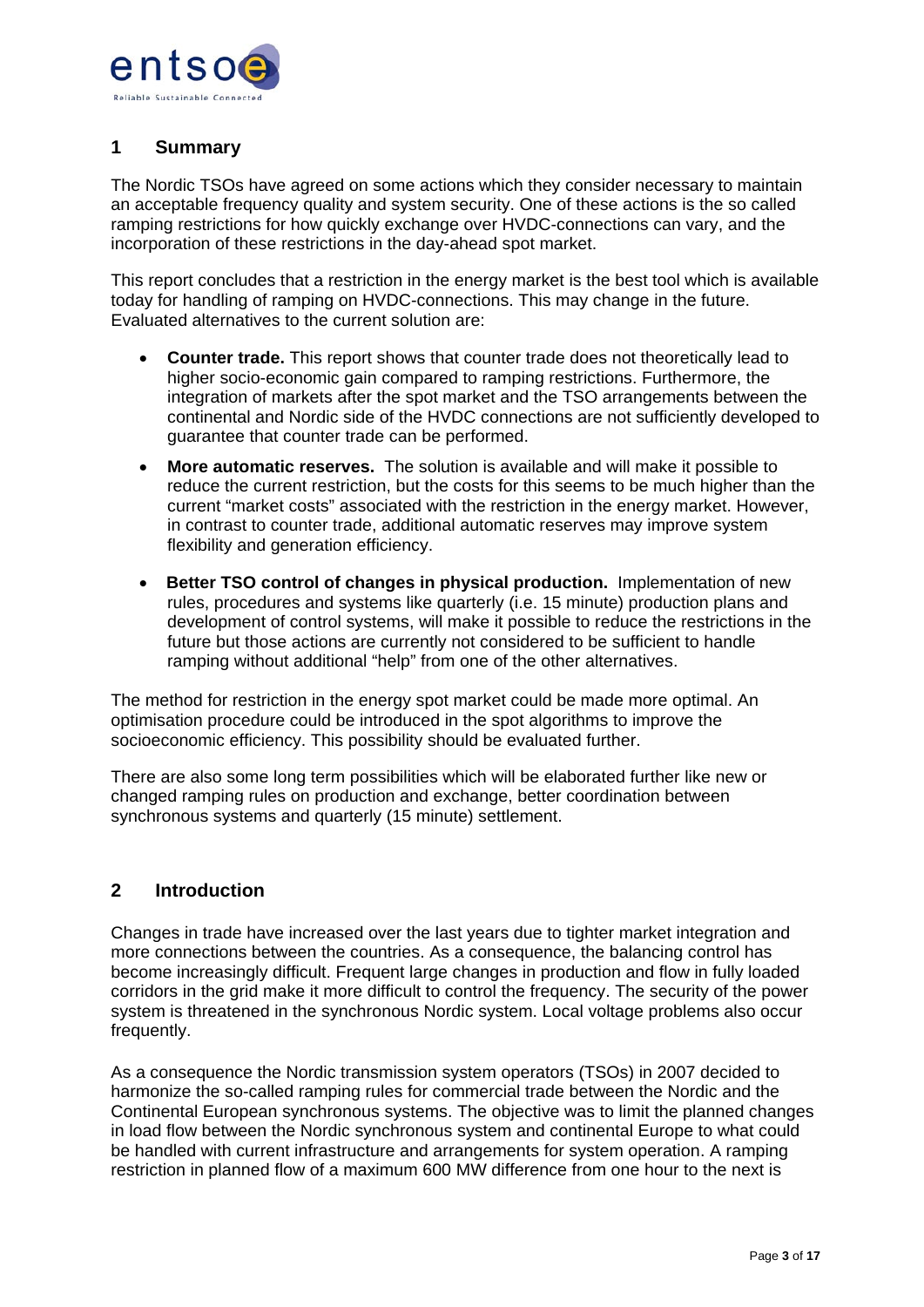

applied separately on all HVDC connections between the two systems. The HVDC connections in question are NorNed (Netherland-Norway), Skagerrak (Denmark-Norway), KontiSkan (Denmark-Sweden), Kontek (Denmark-Germany), Baltic Cable (Germany-Sweden) and Swepol Link (Poland-Sweden), numbering 6. From August 2010 Storebælt (Zeeland-Jutland) was commissioned with the same restriction.

The market was informed about the common Nordic ramping rules in Exchange information No. 53/2007 'Extended use of ramping on HVDC links'. In practice the ramping restriction was implemented first in the Elspot market. Then in May 2009 the restriction was implemented also for the Elbas market, Exchange information No. 53/2009 'Ramping rules in the Elbas market'.

The ramping rules are elements in a 'package' of instruments/means that the Nordic TSOs consider necessary to maintain an acceptable system security. Some of those are already implemented, and others will be implemented in the coming couple of years. Examples are:

- A gate closure for binding production plans to the TSOs,
- Quarterly (15 minute) resolution for production plans,
- Minute based plans on some large production units in ramping hours to give needed production support for the frequency,
- Introduction of Load Frequency Control (LFC) also in the Nordic synchronous area.

## <span id="page-3-0"></span>**3 Ramping rules**

To avoid imbalances in the Nordic synchronous system, the changes in flow on the HVDCcables must be followed by corresponding changes in production. With current arrangements for system operation and production control (many manual procedures), it is crucial that the flow on the cables don't change too quickly. Consequently a restriction for flow gradient is set to max 30 MW/min per connection. With six relevant connections today, this means a total gradient for the synchronous system of 180 MW/min. To try to illustrate the implication for the Nordic synchronous system, frequency violations of the defined limits (+/- 0.1 Hz deviation from 50 Hz) will occur after less than four minutes given a constant set-point for production, a constant consumption and the current requirement for frequency controlled reserves (FNR) of 600 MW. The violations of the frequency limits lead to reduced system security.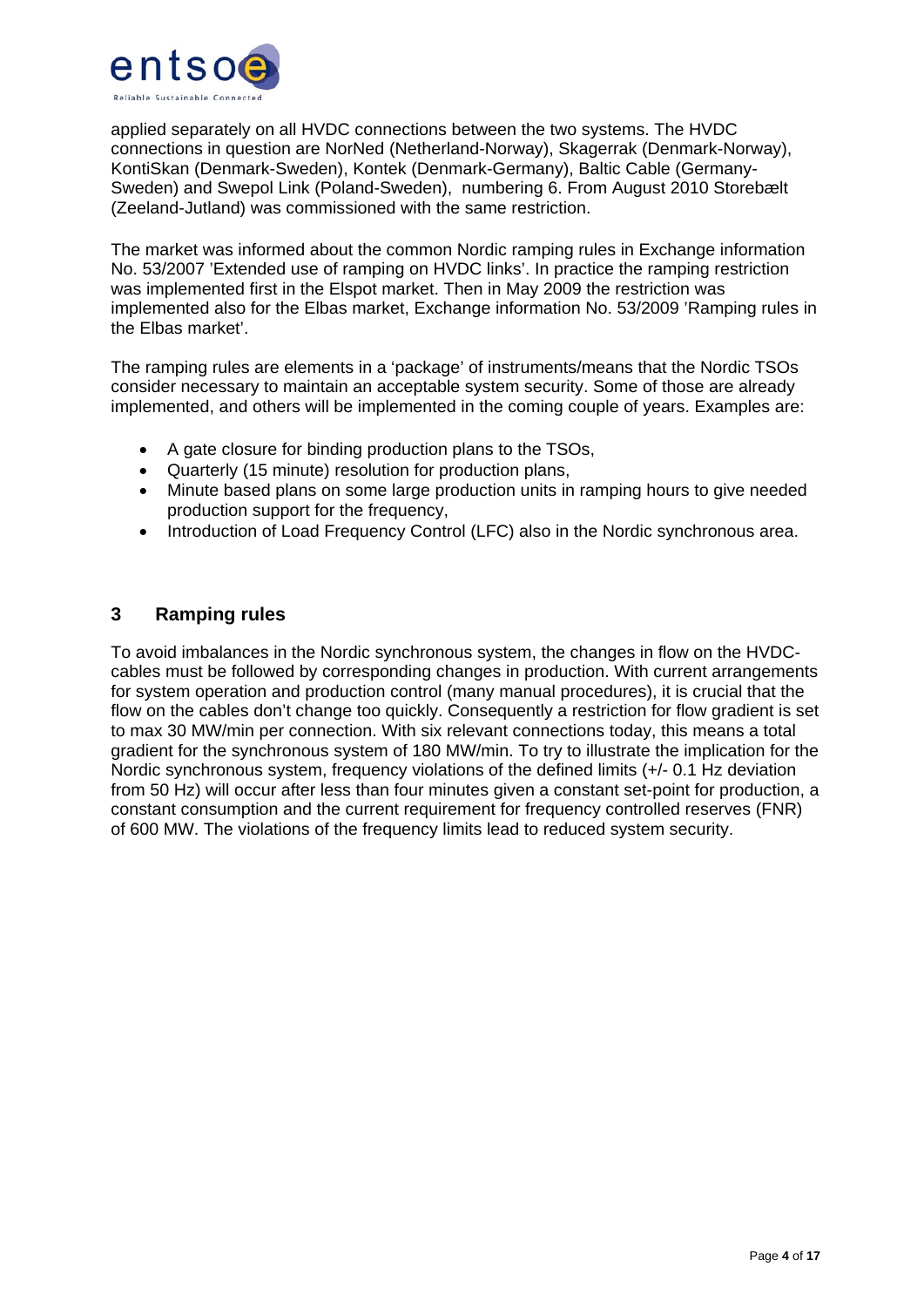



Fig.1 Development of the frequency quality the last 12 years (nr. of violations of limits pr. month)



Fig 2: Typical frequency trend for the Nordic synchronous system showing concentration of violations of frequency limits in "ramping hours".

In the Continental synchronous system, there is a requirement that planned changes of flows on interconnectors between countries shall be performed within 5 minutes before and 5 minutes after the hour shift. Based on this restriction and the restriction in the previous paragraph (max. 30 MW/min), the maximum possible change in flow from one hour to the next hour on the six relevant connections would be 6x30x10 = 1800 MW while the potential difference in the market is 8000 MW. This is the background for the current restriction in the energy market (chapter 2) also considering practiced flow-changes on the connections and the problems the TSOs experience in the system operation with those.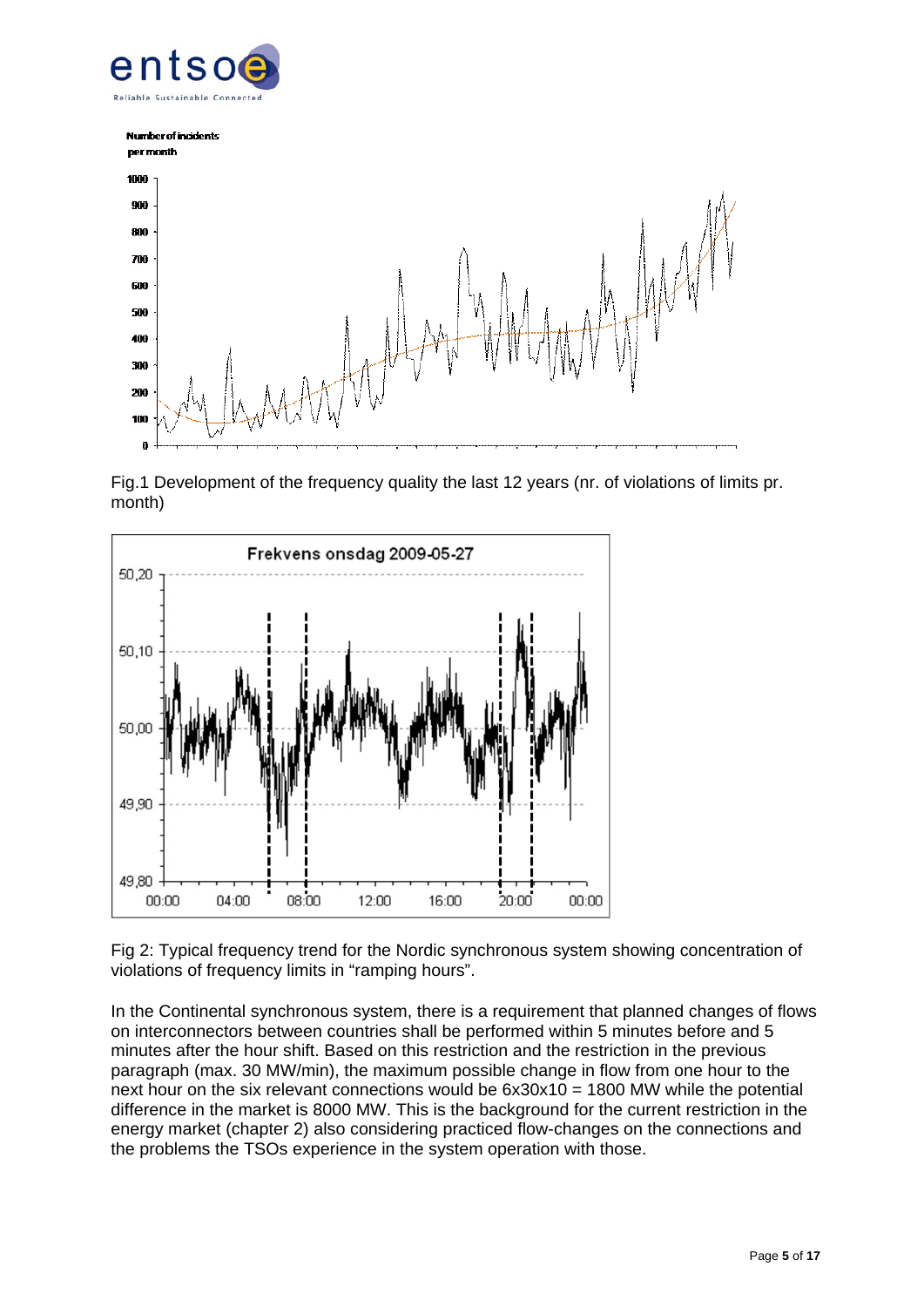

# <span id="page-5-0"></span>**4 Socioeconomic costs of ramping restrictions**

# <span id="page-5-1"></span>**4.1 Approach**

The exchange between two areas is dependant on the fluctuations in the market prices in the two areas. The variation in the exchange secures a more optimal use of the resources in the two areas together. When a restriction for the exchange like the ramping restriction is introduced, this will reduce the market efficiency and the value of the interconnection. When system security is not considered, the socioeconomic costs consists of changes in congestion rent with and without the restriction and changes in consumer and producer surplus. Based on the assumption that the price effects are minor, an often used simplified method to monitor the impact from varying capacity on interconnectors is to look at variations in the congestion rent from the interconnector. Impact on market prices is another indicator which also can justify if the simplified method is acceptable. In this report it is assumed that the reduction in congestion rent is a good approximation of the socioeconomic costs for the ramping restriction.

The methods used to handle ramping on HVDC-connections should be chosen based on a full socioeconomic evaluation. A potential reduction of the ramping restriction will reduce the socioeconomic costs related to the market, but will on the other hand trigger off some other socioeconomic costs related to system security and the goal must be to find the optimal mix of different means.

# <span id="page-5-2"></span>**4.2 Socioeconomic consequences of ramping restrictions**

To illustrate the socioeconomic consequences of ramping restrictions, a figure has been included. The figure below shows a snapshot of the use of an interconnector between markets A and B:

- The horizontal axis represents the total demand of the two markets, with markets A and B on separate sides of the red vertical line. For simplicity, the demand is assumed to be completely inelastic.
- The short-run marginal cost (SRMC) for production is shown in the two markets by two increasing lines, market A from the left and market B from the right.
- The prices in autarchy, ie a situation where no trade is possible, shown with two horizontal lines intersecting the red, vertical line. The price in area A is shown by the lowest horizontal line on the left side of the figure and the price in area B is shown by the upper horizontal line on the right side of the figure.
- The transmission capacity between markets A and B is represented by one vertical line for the maximum capacity from A to B (shown by the arrow denominated  $ATC<sub>MAX</sub>$ , and one for the reduced/restricted capacity due to ramping (shown by the arrow

denominated ATCramp). The corresponging prices are shown by horizontal lines. Increasing transmission capacity causesprices to converge, thus the price difference is greatest at autarchy and smallest when the interconnection is used at maximum, unrestricted capacity. The arrows denominated

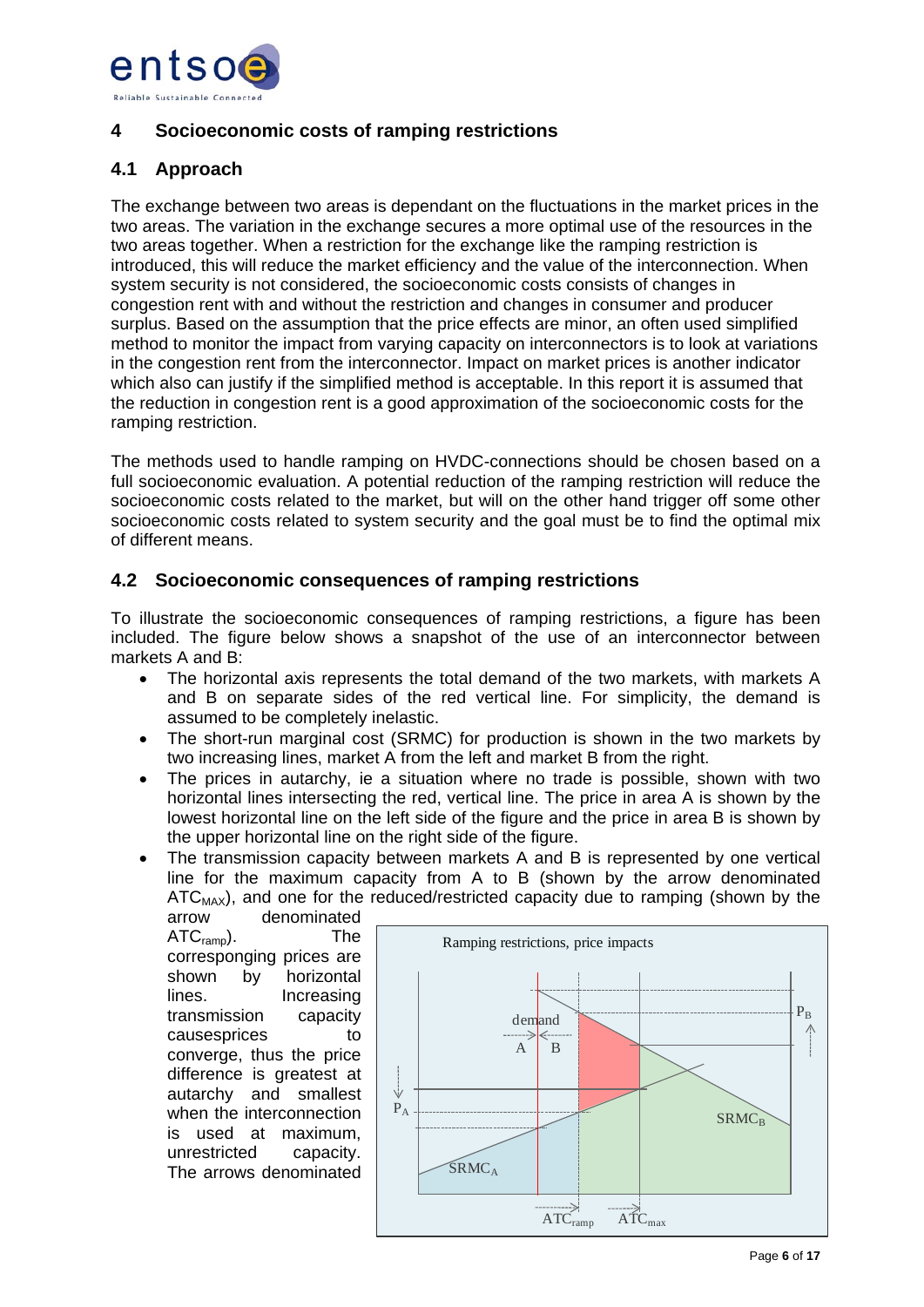

 $P_A$  and  $P_B$  indicate the price movements due to ramping restrictions in the energy market. We can hence see that the price difference is larger when the transmission capacity is restricted than without the restriction.

The red trapezoid shows the "efficiency loss" caused by the ramping constraint in comparison with the ideal, unrestricted case: The constraint causes increased production in market B at high cost, and reduced production in market A at lower cost. The area of the trapezoid represents the corresponding increase of generation cost.

The efficiency loss of using ramping constraints should be compared to the costs of handling ramping by other means. It is however important to note that it is not possible to get rid the costs altogether.

For the distributional impacts of the ramping constraints, see the next diagram. The change in consumer surplus is shown in grey for each market. The change is positive in market A where the market price goes down, and negative in market B where there is a price increase. The change in producer surplus is shown as a blue polygon in each market. Market A has negative change due to reduced price AND volume, whereas the opposite occurs in market B. The filled red rectangle shows the congestion rent (CR) at full use of the transmission capacity, whereas the unfilled red rectangle shows the CR in the case of ramping restriction. In principle, the change of CR may be positive or negative The net cost is equal to the area shown in the figure above...

<span id="page-6-0"></span>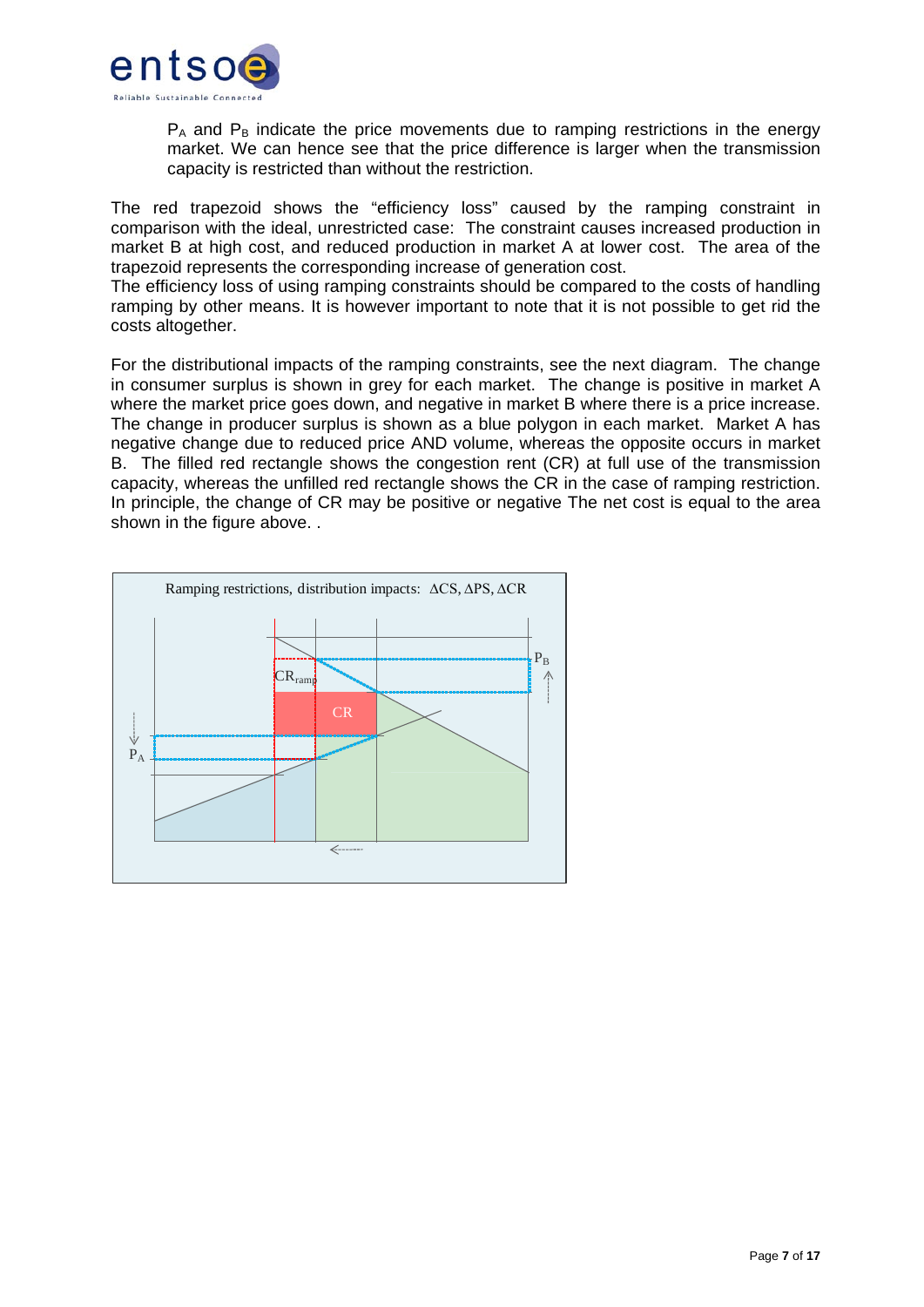

historical data are not necessarily representative for a longer period, nor for prediction of the future.

## <span id="page-7-0"></span>**5.1 Impact to bottleneck hours**

Ramping restrictions increase the number of bottleneck hours. The HVDC connections would have been congested for many hours even without ramping restrictions, and the analyses shows that the used ramping restriction has a limited impact on the total congested time. By raising the ramping restriction up to 800 MW, the increase in number of bottleneck hours would be about halved.

| $1.11.2007 - 29.9.2008$ | Kontek | Skagerrak | Kontiskan |
|-------------------------|--------|-----------|-----------|
| 600 MW                  | 2,8 %  | 3,2%      | 3,7%      |
| 800 MW                  | $.1\%$ | 1,5%      | 1.4%      |
| Congested time - no     |        |           |           |
| ramping                 | 34,6 % | 76,5 %    | 46,8 %    |

| $1.1.2009 - 31.5.2009$ | Kontek | Skagerrak | Kontiskan |
|------------------------|--------|-----------|-----------|
| 600 MW                 | 7,4%   | 12,8 %    | 12,3%     |
| 800 MW                 | 3.2%   | 6.9%      | 6.0%      |
| Congested time - no    |        |           |           |
| ramping                | 45,5 % | 35,2 %    | 19, 7 %   |

Table 1. Increase in number of bottleneck hours with different ramping restrictions compared to the case with no ramping restrictions

#### <span id="page-7-1"></span>**5.2 Impact to area prices**

The analyses show that impact of 600 MW ramping restriction to the average area prices during the whole analysis period is non-significant, some euro cents per MWh or even smaller.

|          | DK <sub>1</sub> | NO <sub>1</sub> | <b>SE</b>   | DK <sub>2</sub> |
|----------|-----------------|-----------------|-------------|-----------------|
| 1-9/2008 | $0.094 \in$     | $0,007 \in$     | $0.009 \in$ | $0,001 \in$     |
| 1-5/2009 | $0,190 \in$     | $0.015 \in$     | $0,003 \in$ | $0,001 \in$     |

Table 2. Impact of 600 MW ramping restriction to the average area prices during the analysis periods

Looking at those specific hours when ramping restrictions has influenced to flows, the impact to area prices has been about  $0.1 - 0.2 \in$ /MWh. In DK1(Jutland) the impact has been more significant, over 1 €/MWh.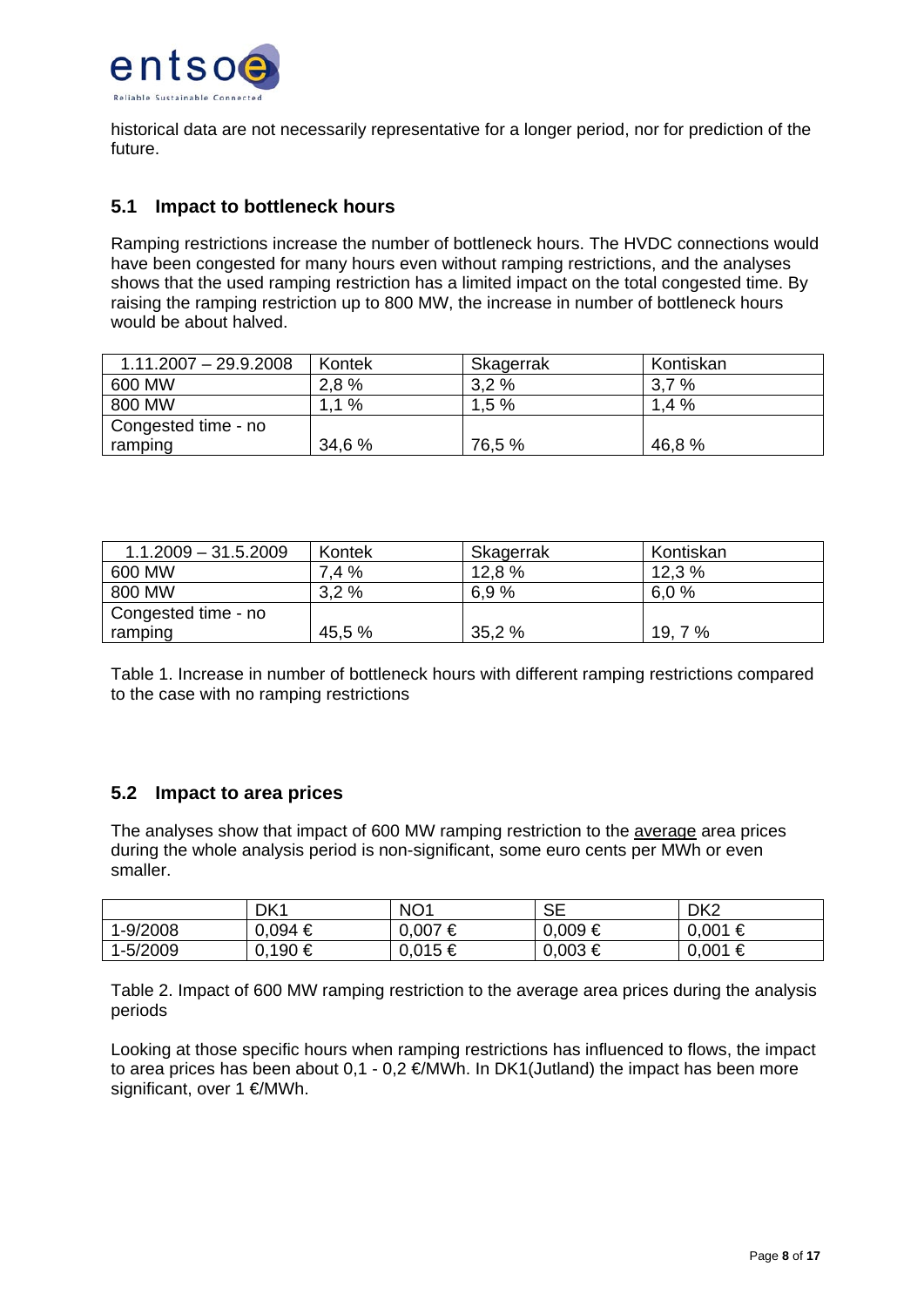

|          | DK1        | NO <sub>1</sub> | <b>SE</b> | DK <sub>2</sub>                           |
|----------|------------|-----------------|-----------|-------------------------------------------|
| -9/2008  | 16 €       | .10 €<br>U.     | 0,14€     | $0.21 \in$<br>∼<br>$\cup$ , $\sqsubset$ i |
| 1-5/2009 | $0.09 \in$ | .14 €<br>$0$ .  | 0,15€     | $0,24 \in$                                |

Table 3. Impact of 600 MW ramping restriction to area prices during those hours when ramping has had influence to hourly prices.

## <span id="page-8-0"></span>**5.3 Impact to congestion income**

The socioeconomic loss due to ramping restrictions in the energy market is understood as the difference of efficiency in the restricted case and the ideal, unrestricted case. Assuming small price impacts of ramping restrictions, the estimation of this difference amounts to calculating the reduction of congestion rent for all hours of ramping restrictions in the studied period, for the HVDC links considered for all ramping hours.

| 1.11.2007-29.9.2008 | Kontek | Skagerrak | Kontiskan | Total   |
|---------------------|--------|-----------|-----------|---------|
| Increase of         |        |           |           |         |
| congestion rent -   |        |           |           |         |
| ramping 600 MW      | 308 k€ | 586 k€    | 389 k€    | 1283 k€ |
| Share of total      |        |           |           |         |
| congestion income   | 1.1%   | 0,6%      | 1.2%      | 0,8%    |

| $1.1.2009 - 31.5.2009$ | Kontek | Skagerrak | Kontiskan | Total    |
|------------------------|--------|-----------|-----------|----------|
| Increase of            |        |           |           |          |
| congestion rent -      |        |           |           |          |
| ramping 600 MW         | 291 k€ | 692 k€    | 534 k€    | 1 517 k€ |
| Share of total         |        |           |           |          |
| congestion income      | 2,7%   | 9.8%      | 24,7 %    | 8.2%     |

Table 4. Impact of 600 MW ramping restriction to congestion rent and the share of total congestion income

Taking into account the length of the analysis periods and the other interconnectors between the Nordic and the continental system, which are not a part of the Elspot market, a rough estimate can be that the increase of the total congestion rent due to the ramping restriction is about 2-4 M€/year.

## <span id="page-8-1"></span>**5.4 Distributional impacts of ramping restrictions in Denmark West**

The distributional impacts of ramping restrictions are the transfer of welfare between consumers, producers and the owners of the TSO links. The relative proportions of consumer surplus, producer surplus and congestion rent are examined below in a simplified manner, focussing on: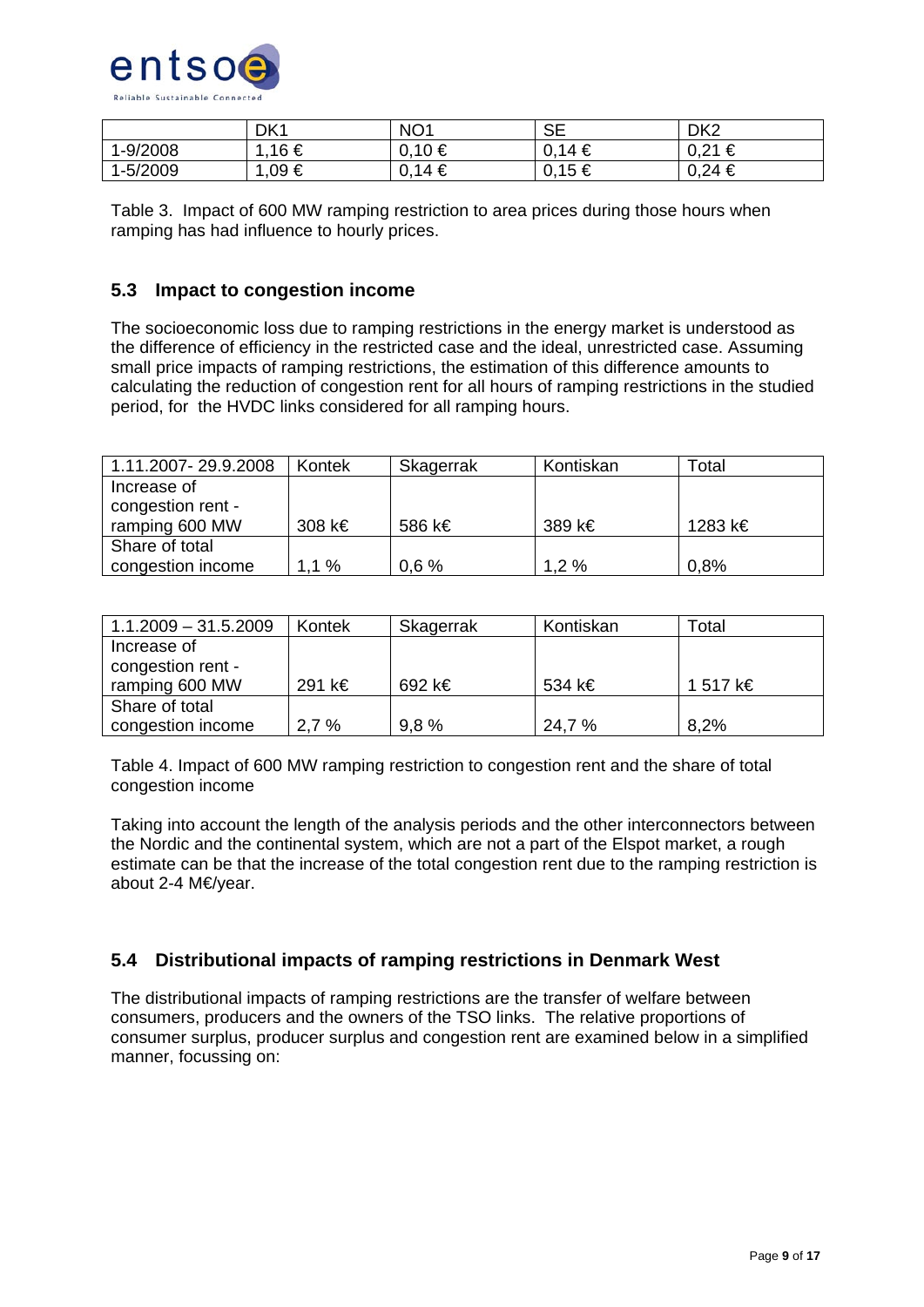

- The impact of ramping restrictions on consumer surplus in Denmark West. Only the price movement is taken into account, i.e. assuming inelastic demand (refer again to the market diagram, at right).
- The impact on total congestion rent on both HVDC links, considering the volume restriction only, and no price impact (assuming the slopes of marginal cost curves to be low and the CR reduction to be proportional to the reduction of transmission capacity).



Consumer surplus in Denmark West:

Assuming the demand to be inelastic, there is no volume impact on the consumer surplus. The distributional impact of price movements due to ramping restrictions is small, according to the the figures in paragrap[h 5.2](#page-7-1) . The average price increase over the two periods studied would be approximately 0,13 €/MWh. For a typical Danish household with a yearly consumption of 4000 kWh, the increased cost would be approximately  $0.5 \in \text{year}|y|$ . For all the west Danish consumption in total, the cost of ramping restrictions would be approximately 2,6 mill  $\epsilon$  yearly. For a simple estimate of the distributional impact in DK1, the average price change is used.

## <span id="page-9-0"></span>**6 Short term alternatives to current handling of ramping**

To use market restrictions to solve physical problems is questioned as proper means. Currently this principle is practiced in all European countries where physical capacities on interconnectors are limiting the allowed trade between countries or areas. The ramping restriction has many similarities with this, but there are also differences.

Some other short term alternatives are:

- Counter trade
	- o In The Day-ahead market
	- o In The Intra-day market
	- o In the Balancing market
	- o Through bilateral agreements with suitable players
- More automatic reserves to handle imbalances
- Better TSO control of changes in physical production

## <span id="page-9-1"></span>**6.1 Counter trade**

All sorts of counter trade will involve TSOs as intermediaries between players on both sides of the HVDC-cables. Currently the integration of markets after the spot market and the TSO arrangements between the continental and Nordic side of the HVDC connections are not sufficiently developed to guarantee that counter trade can be performed. Among other things, cost sharing mechanisms between the Nordic and Continental European synchronous systems will have to be developed. Currently there are no practical and transparent procedures for counter trade available for the TSOs.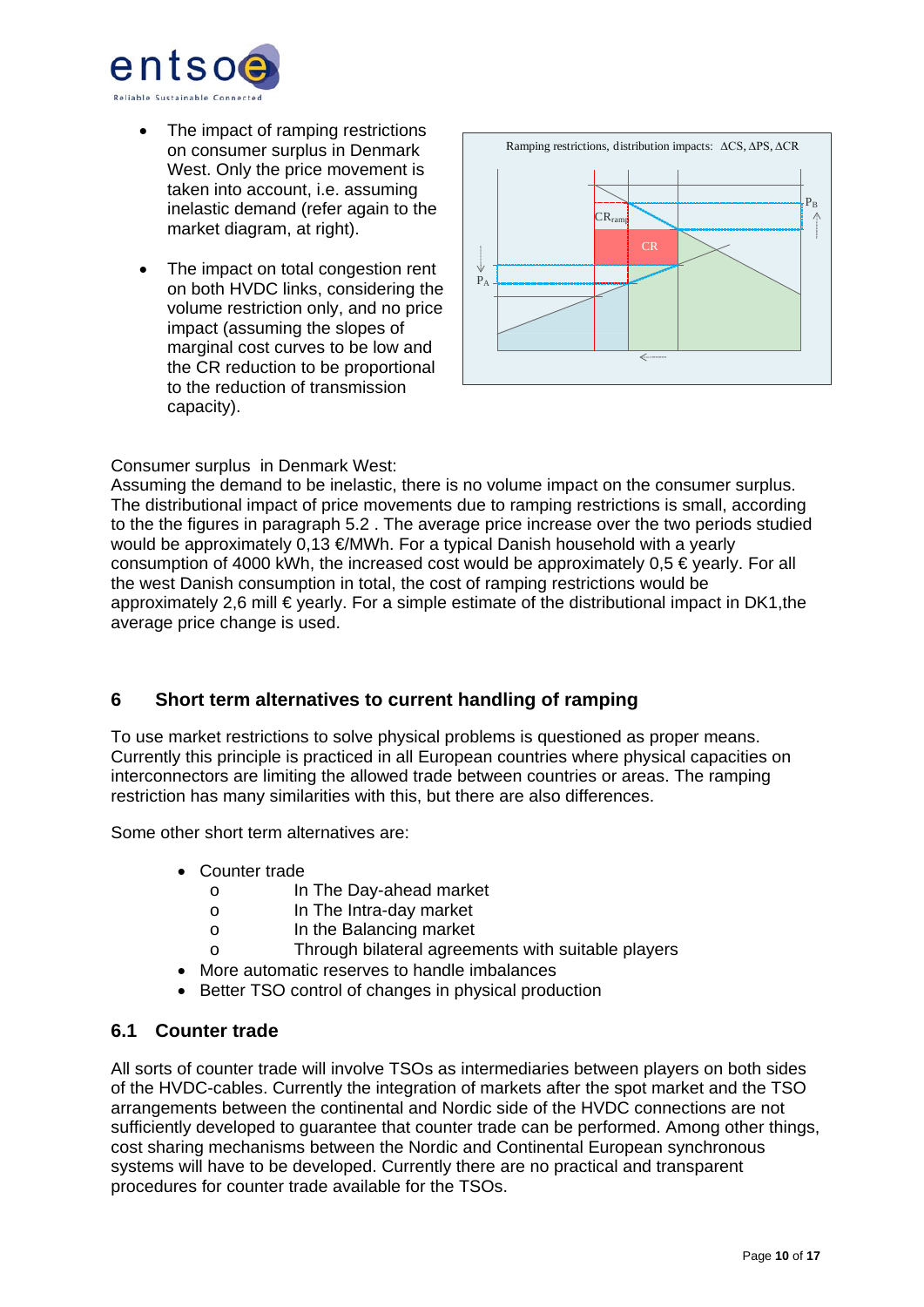

The number of market participant in the energy market is larger than in any practical "counter trade market". Credibility, liquidity, transparency and risk of manipulation are important factors for efficient electricity markets. There has been a lot of investigations about the effects of large scale counter trade and there are different views about this issue. Further analyses will have to be performed.

Counter trade as an alternative to spot market ramping restrictions is further discussed in chapte[r 7 .](#page-11-1)

## 6.1.1 Counter trade in the Day-ahead market

This involves EMCC, EEX, APX and Nord Pool Spot since trading has to be between the Nordic and the Continental European synchronous systems. Counter trade in Elspot was evaluated by Nordel some years ago as a method to reduce price differences in the Nordic market area. The method was not recommended in general because it brought about confusing price signals for all markets including the balancing market. Use of Elspot market for counter trade has also not been recommended in accordance with Nordic price area division studies.

#### 6.1.2 Counter trade in the Intra-day market

Currently the Intra-day market has too little liquidity to guarantee that counter trade with needed volumes can be executed. There are also varying opinions if the TSOs should be allowed to be so direct market players with predictable direction for the volumes. This might raise the risk for unwanted arbitrage between the market segments. No solution is currently developed for this.

#### 6.1.3 Counter trade in the Balancing market

Balancing market is a tool for balancing the system in the operating phase and is currently not regarded as a feasible tool for the counter trade in the planning phase. The time between gate closure for the market and the operating hour is very short and such a solution would use the limited resources which are needed for balancing.

## <span id="page-10-0"></span>**6.2 More automatic reserves to handle imbalances**

The challenge with ramping on HVDC-connections is handled to-day by restrictions in the energy markets (Day-ahead, Intra-day, bilateral trade) but also using automatic reserves. It is possible to change the composition of these tools. The restrictions in the energy markets can be reduced by using more automatic reserves. The right mixture of the tools can then be evaluated in an economic sense by comparing socioeconomic costs involved.

More automatic reserves is mainly needed in the Nordic synchronous system. This is because the flow on the HVDC-cables in the morning tends to change in the direction of additional demand in the Nordic system while the opposite is the case on the continent. This will be reversed in the evening with the same result on needs for reserves. If the physical ramping is conducted too quickly, also the Continental European synchronous systems will need to correct the balance using automatic reserves but with smaller volumes. Since the needed reserve requirements are not symmetric, it is not obvious that the Nordic system should bear all costs involved for the needed extra reserves in the Nordic area.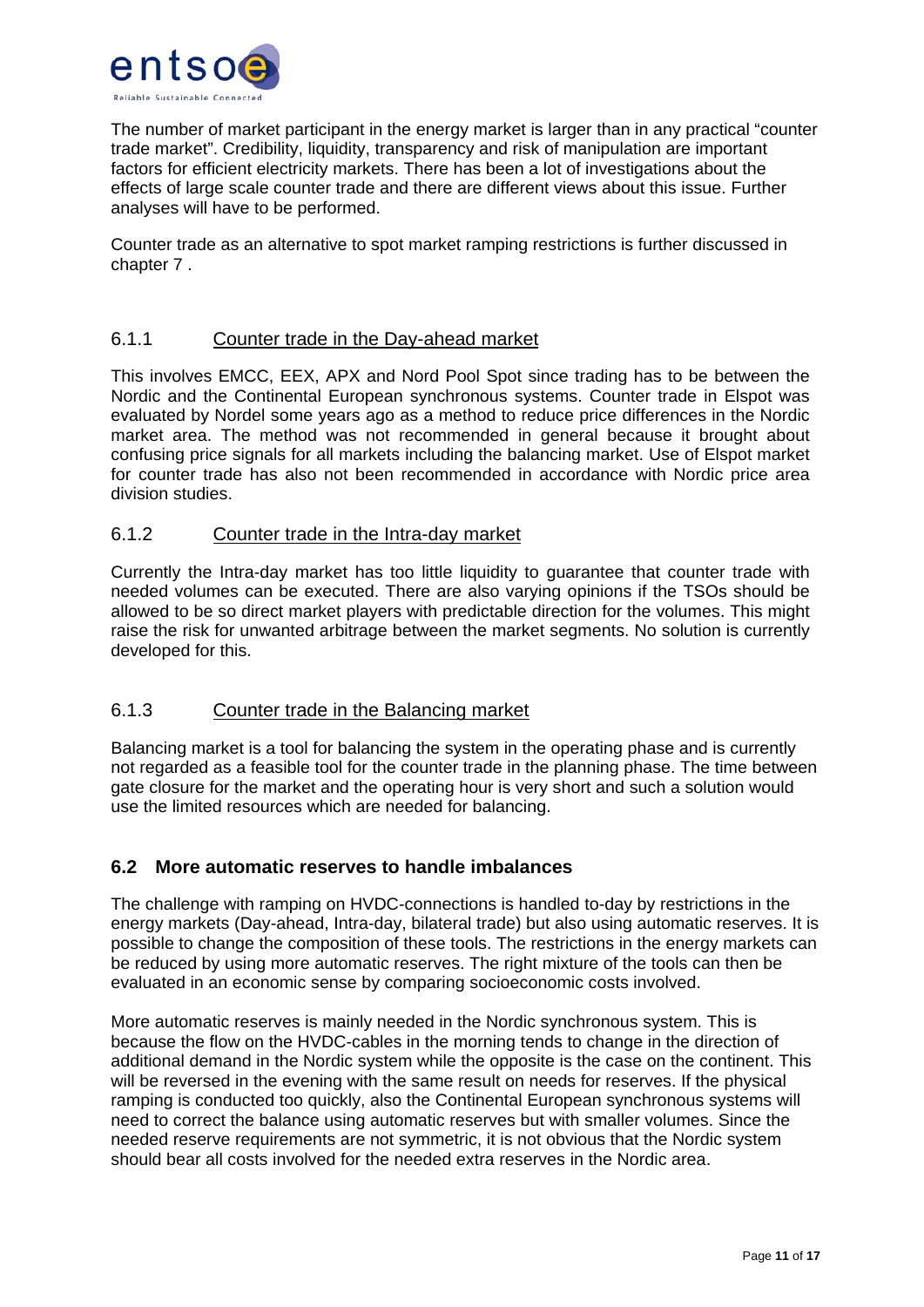

To increase the volume of automatic reserves, will lead to two types of socioeconomic costs:

- Production capacity must be kept outside of the energy market. For production with storage capacity and limited "fuel", this cost will be a function of the differences between peak and bottom prices in the market.
- The efficiency in the production will be reduced as more generators must be spinning and the set-points for production will be different from the optimal ones.

The automatically activated reserves can further serve two purposes.

- Reserves can be used to balance minute by minute some minutes before real time based on plans and prognoses. Accurate production according to plans and good consumption prognoses is essential for this.
- Reserves can be used to handle the inevitable imbalance in real time.

The actual costs for reserves are difficult to calculate. An indication can be to multiply the average unit costs for primary reserves in the Nordic countries with expected increase in needed reserve-volumes to allow for a reduced ramping restriction in the energy markets. Based on an estimated unit cost of  $\epsilon$  MW for automatic reserves and that a reduction of the ramping restriction by 200 MW on 5 cables (Skagerrak and KontiSkan has a joint restriction of 600 MWh/h) will require 500 MW (the ramping is done with 50% before hour shift and 50% after hour shift) more reserves in 8 hours a day, the reserve cost for increased ramping will be 8.8 mill € pr. year which is 2-4 times as much as the calculated reduction in "market costs" if the ramping restriction was raised from 600 MWh/h to 800 MWh/h.

# <span id="page-11-0"></span>**6.3 Better TSO control of changes in physical production**

The frequent large changes in production and flow in fully loaded corridors in the grid make it difficult to control the balance and frequency of the Nordic synchronous system. For the same reasons local voltage problems also occur frequently.

Currently only hourly production plans are required in most Nordic countries. The change of production levels at hour shifts are to a large extent conducted manually. Requirements for quarterly (i.e. 15-minute) plans are now being developed to improve the match between production, consumption and exchange in the planning phase.

This alternative will, together with other actions under implementation, help on the challenge to control system security in ramping hours, but will not be able to solve the challenge alone.

## <span id="page-11-1"></span>**7 A closer look at the counter trade alternative**

#### <span id="page-11-2"></span>**7.1 Estimated TSO costs of counter trade**

If the there were no ramping restrictions in the spot market, the TSOs would need to counter trade to reduce the flow on the interconnectors afterwards. The TSOs would sell power on the exporting side and buy power on the importing side.

The revenues and costs for counter trade as an alternative to spot market ramping restrictions were calculated for the study period based on the data set from 2008-2009, covering the Skagerrak and Kontiskan links. The aggregated results are shown in the table below. The hourly volumes of counter trade are defined by the differences between maximum and ramped flow in the ramping hours selected from the data set. The hourly prices are taken from historic spot data, and from the tertiary reserves markets of NO1, SE and DK1. When only one price is available for tertiary reserves, the spot price has been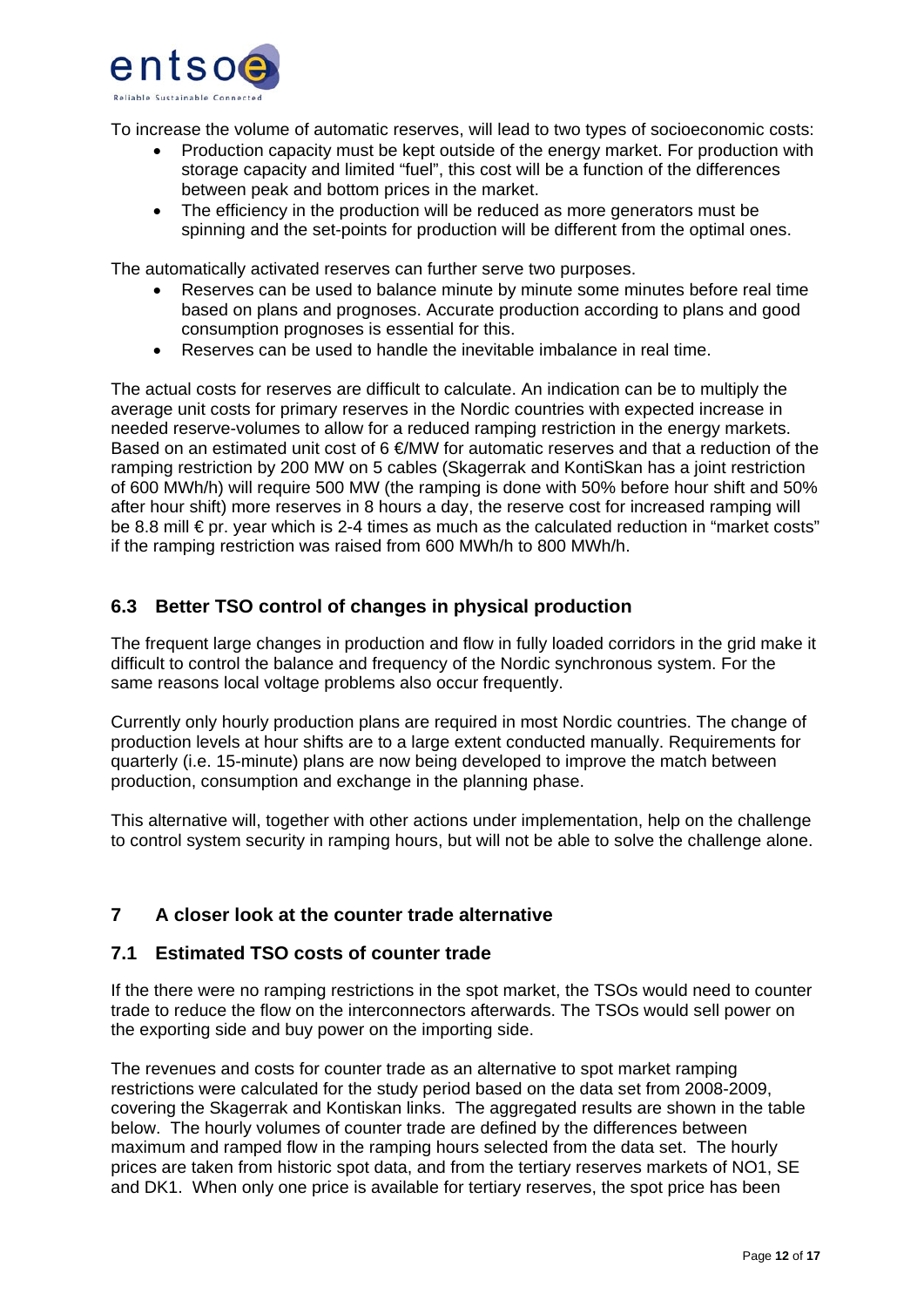

used instead when applicable. No price impact is considered, neither in the spot nor in the balancing markets. It should be notated that these costs are conservative, potentially significantly, since no price impact is considered. Including price impact, both the congestion rent and the rent from power sales would decrease, whereas the costs for power purchase would increase.

<span id="page-12-0"></span>

| Counter trade, Skagerrak totals (MEUR) |                                        |             |             |  |  |  |
|----------------------------------------|----------------------------------------|-------------|-------------|--|--|--|
| $\Lambda$ CR                           | BP sale                                | BP purchase | Net CT cost |  |  |  |
|                                        | 30.3                                   | $-34.5$     |             |  |  |  |
|                                        |                                        |             |             |  |  |  |
|                                        | Counter trade, Kontiskan totals (MEUR) |             |             |  |  |  |
| $\triangle$ CR                         | BP sale                                | BP purchase | Net CT cost |  |  |  |
|                                        |                                        | $-272$      |             |  |  |  |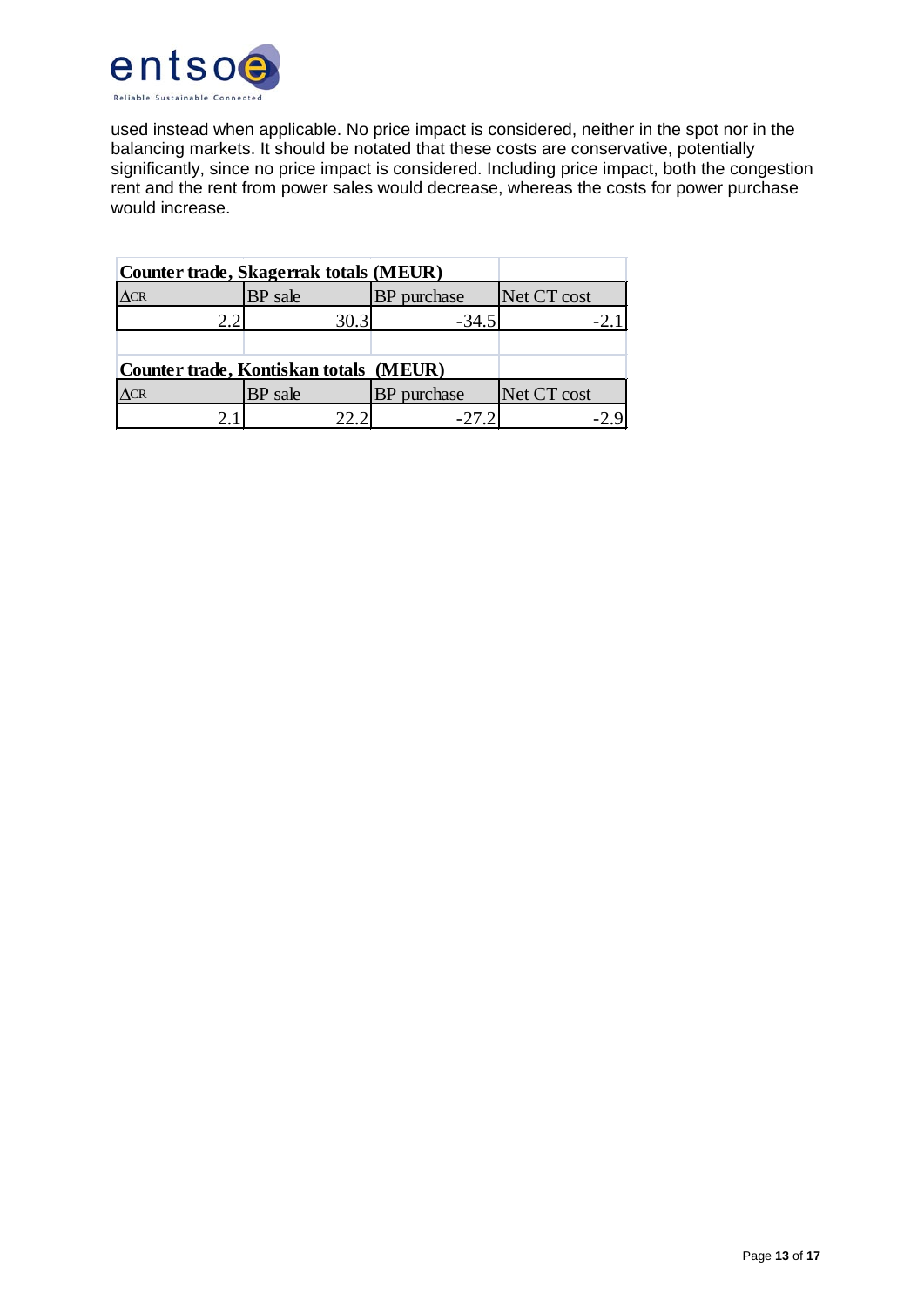

# <span id="page-13-0"></span>**8 Long term alternatives to current handling of ramping**

## <span id="page-13-1"></span>**8.1 New rules with longer time frames for changes of exchange and productions**

The basic reasons for the present ramping restrictions are that the changes of physical flows in the grid as a result of the changes of the market schedules take place too rapidly thus making it difficult to control the balance and frequency of the Nordic synchronous system and the local voltages. The Continental European synchronous system faces similar challenges especially around the hour shifts.

A solution might be to restrict the rate of change of physical productions and exchanges in the power systems. This would imply that the changes take place more slowly and would also result in a better approximation between the productions and the consumptions since the first mentioned to-day tend to change mostly around the hour shifts while the last mentioned change continuously during the hours. The restrictions must be formulated in a way where internal restrictions in the synchronous system is correlated with the external restrictions on the border towards other synchronous systems and where considerations to both system security and market efficiency is taken.

The Continental European synchronous system considers a restriction of at least 10 minutes (5 minutes before and 5 minutes after each hour shift) for the duration of each planned change of production. For the Nordic synchronous system, and maybe also for the continental system, a restriction of 30 minutes (15 minutes before and 15 minutes after each hour shift) for the duration of change of production with large volumes would probably be more appropriate and in line with a future transition to a more quarterly based regime.

An agreement between the Nordic synchronous system and the Continental European synchronous systems of a restriction of 30 minutes (15 minutes before and 15 minutes after each hour shift) for the duration of change of exchange would probably solve a large part of the challenge with ramping on HVDC-connections.

A restriction on duration of change of physical productions with large volumes will mostly influence hydro power plants and other fast regulating units whereas the thermal power plants by nature have limited regulating gradients. Producers operating several fast regulating power plants may be able to approach the restriction by starting/stopping the plants at different moments within the required 30 minutes period.

This restriction will introduce imbalances of the physical productions/exchanges compared to the market schedules. In the imbalance settlement these can be taken care of by introducing this as a specific element. Furthermore these imbalances as regards the physical energy ought to level out from hour to hour.

## <span id="page-13-2"></span>**8.2 Quarterly settlement in the Nordic area**

With quarterly settlement in the Nordic area, the physical imbalances between production and consumption/exchange will be reduced. Consequently the needed volumes of and costs for reserves can be reduced. However, some other costs will be introduced for new meters, new or developed IT-systems and more comprehensive settlement procedures. The TSOs will try to evaluate these costs for this reason and for other more general reasons (market integration and harmonization).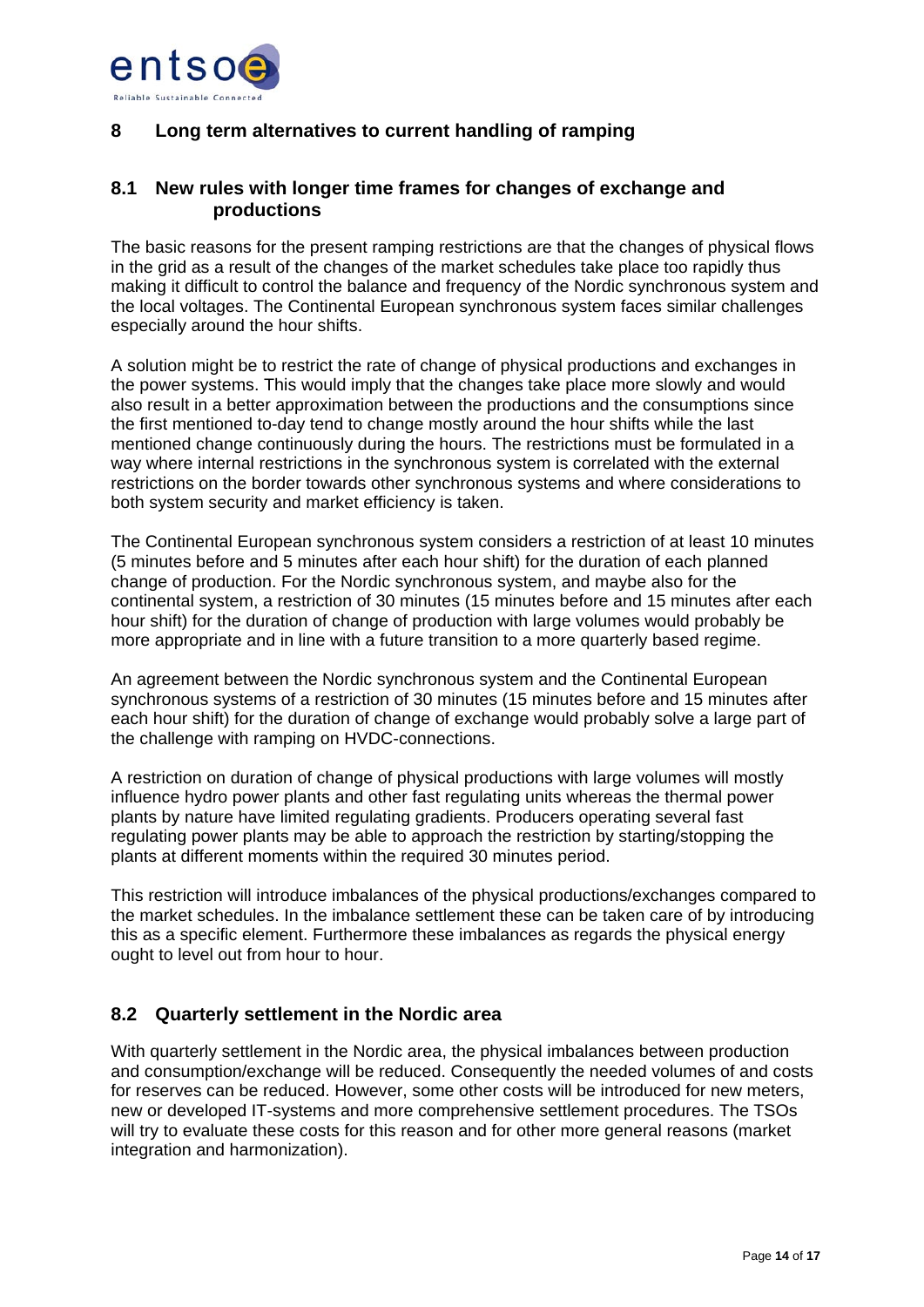

The alternative will help on the challenge to control system security in ramping hours, but will not be able to solve the challenge completely.

## <span id="page-14-0"></span>**8.3 Coordinated balancing of different synchronous areas**

In the future it might also be developed a balancing mechanism where the Nordic and continental system are balanced as one physical area i.e. that the frequency control is coordinated between the two synchronous systems. High frequency in one area and low frequency in the other area is automatically levelled out by changing the flow on the HVDCconnections from scheduled values. When both systems have high or low frequency, agreed rules may determine if the flow is going to be changed or not, i.e. if one area is going to have priority given the observed deviation from target frequency. This will require a very well developed system for information exchange between the European TSOs or maybe even a centralised balancing organization for Europe. The management of heavy loaded corridors in the grid will be a challenge which must be solved, new control systems for the HVDCregulation will have to be implemented and agreements for system operation and about how to settle economical consequences on reservation and activation of reserves between several TSOs will have to be developed. When all this is in place, the ramping problem will probably to a large extent be solved.

#### <span id="page-14-1"></span>**9 Possible development for the ramping restriction in the energy market**

The current ramping restriction may be changed in the future if other alternative means are proven to be more socioeconomic efficient. A transformation of the restriction from a uniform restriction on all connections to an individual restriction based on some defined criteria (size of connection or other) is possible. An optimal solution from a market perspective could be to introduce an optimization algorithm in the exchange systems for day ahead trade which could allocate a sum-restriction to the connections with largest price differences. In this scenario some second level restrictions for subareas would probably also have to be introduced. These alternatives will have to be studied further.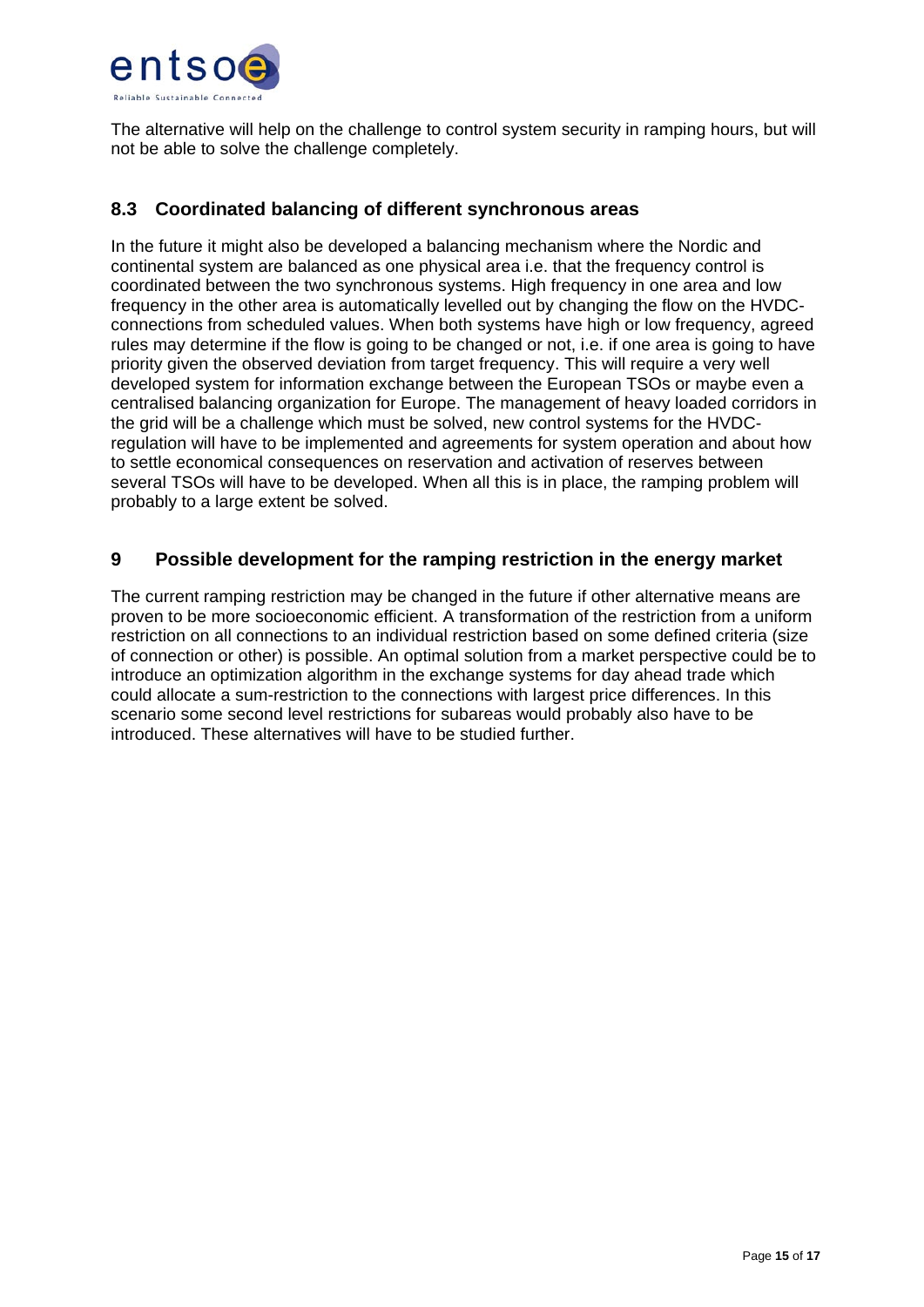

## <span id="page-15-0"></span>**10 Assembly diagram**

| <b>Solution</b>                                                                                  | Socioeconomic<br>costs                                                    | <b>Feasibility</b>        | <b>Time frame</b> | <b>Basis</b>          | <b>Comments</b>                                                                                              |
|--------------------------------------------------------------------------------------------------|---------------------------------------------------------------------------|---------------------------|-------------------|-----------------------|--------------------------------------------------------------------------------------------------------------|
| Ramping<br>restriction                                                                           |                                                                           | In operation              | Present           | Market                |                                                                                                              |
| Counter<br>trade                                                                                 | <b>No</b><br>socioeconomic<br>gain                                        | Currently not<br>feasible | Long-term         | Market                | Requires<br>negotiations<br>with foreign<br>partners                                                         |
| More<br>automatic<br>reserves                                                                    | Seems to be<br>significantly<br>higher than the<br>ramping<br>restriction | Feasible                  | Short-term        | Physical<br>operation |                                                                                                              |
| Better control<br>of changes in<br>physical<br>productions<br>(quarterly<br>production<br>plans) |                                                                           | Feasible                  | Medium-<br>term   | Physical<br>operation | Requires new<br>regulations<br>and developed<br>operations<br>planning<br>systems                            |
| Longer time<br>frames for<br>physical<br>changes                                                 |                                                                           | Feasible                  | Long-term         | Physical<br>operation | Requires new<br>regulations<br>and developed<br>control<br>systems                                           |
| Quarterly<br>settlement                                                                          |                                                                           | Feasible                  | Long-term         | Market                | Requires new<br>meters,<br>developed IT-<br>systems and<br>more<br>comprehensive<br>settlement<br>procedures |

## <span id="page-15-1"></span>**11 Further process**

To follow up of possible developments, impact analyses of the ramping restriction will continue as well as further evaluation of alternative rules for ramping.

After implementation of LFC and quarterly production plans, the current restriction will be reconsidered based on experiences.

A discussion will be initiated within ENTSO-E if a slower ramping speed on HVDCconnections can be accepted.